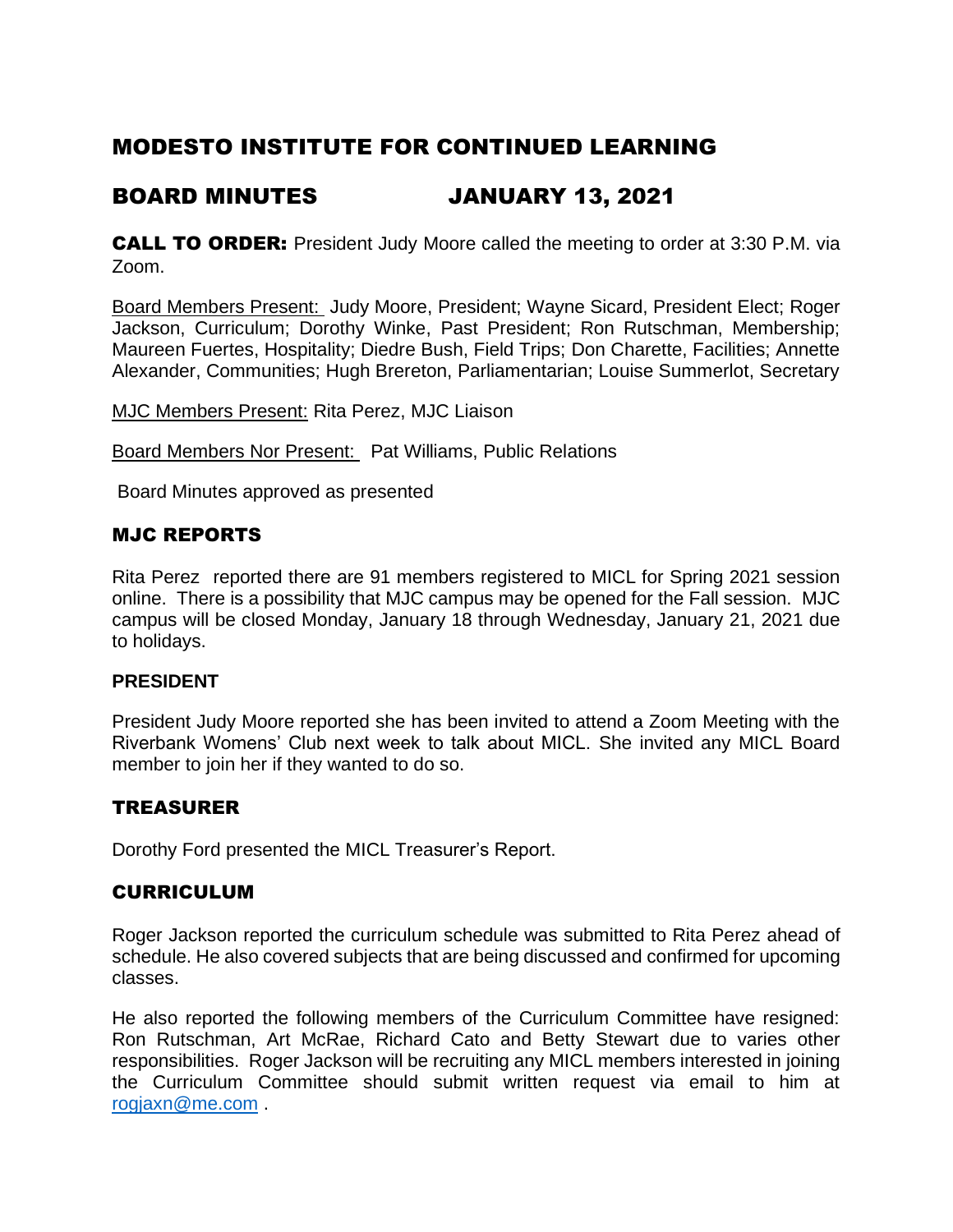Roger Jackson also shared with the Board Members that several MICL members had attended the Curriculum Meeting on this past Tuesday had made some suggestions for adding classes in addition to make suggestions that MICL continue the end of session luncheon. Classes for the following semester are introduced and discussed. After some discussion, the Board agree with the Curriculum Committee and will take steps to institute the suggestions into next Spring 2021 session.

Also, a discussion regarding the Great Courses classes that have been successful for the Zoom classes and the classroom. It is the consensus of Board and Curriculum Committee that classes with be continued in the future. Purchase of the Great Courses Classes will be purchases through MICL by submission of the invoice through the established route to the Treasurer.

Any interested MICL member can attend the Curriculum Committee to present subjects and listen in to discussion by Committee members on upcoming classes and those that are proposed. The next meeting of the Curriculum Committee is Tuesday, February 2, 2021 via Zoom at 3:05 p.m.

## PAST PRESIDENT

Dorothy Winke reported the Nomination Committee has completed its proposed MICL Board members for next year.

#### MEMBERSHIP

Ron Rutschman has resigned as Committee Chairperson. Ron also reported during the Summer 2021 session the schedule for Movies will be moved to Thursdays.

## HOSPITALITY

Maureen Fuertes reported that until MCJ Campus is open she has nothing new to report.

## COMMUNICATIONS

Annette Alexander reported that the Zoom classes are limited to 49 members on the Screen at one time and does not Impact the total numbers of members that are currently signed into a Zoom class.

## **FACILITIES**

Don Charette reported the MJC Campus is closes and he can only enter the MICL classrooms by getting an authorization for MJC Campus Security.